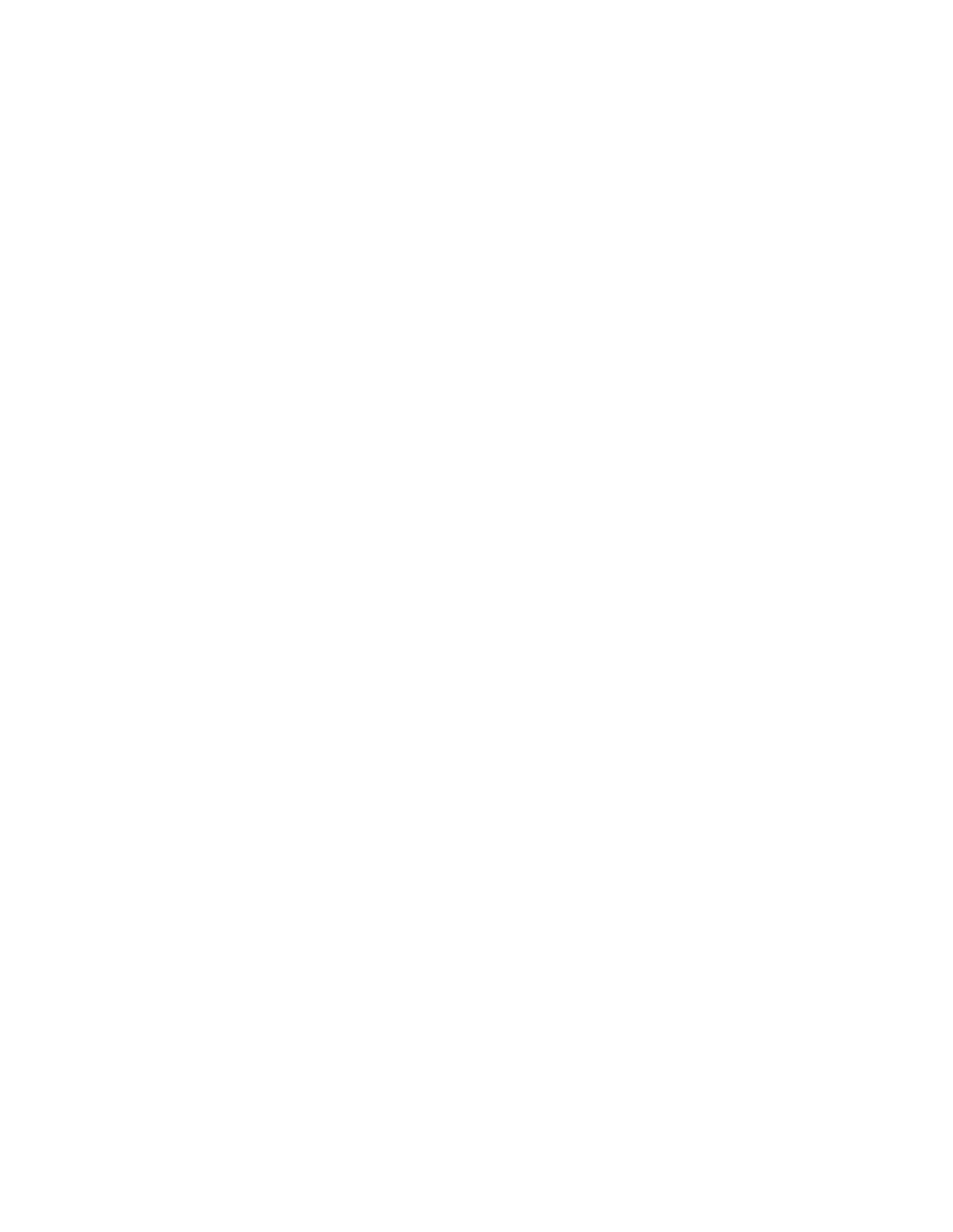## Kake Ferry Terminal 264 Keku Road

`

| Owner:   | State of Alaska                                                     |
|----------|---------------------------------------------------------------------|
| Contact: | Simon Bradley, AMHS Terminal Ops Manager (Ketchikan) – 907-228-7290 |

Terminal Description: Kake Ferry Terminal was originally constructed in 1974 to provide service to the communities of Kupreanof Island via the LeCONTE Class vessels. A new mooring dolphin (W5) was added in 2006 to allow service by the larger AMHS vessels. The M/V LeConte no longer visits Kake. Kake is a side-berth facility consisting of a transfer bridge, steel support float, and eight steel mooring dolphins. This terminal is capable of berthing all AMHS vessels. Uplands include an open waiting shelter, paved parking and overhead lighting. Kake's past 10 years of total passenger and vehicle traffic counts are shown below.



|                       | <b>Vessels</b>      |
|-----------------------|---------------------|
| Name                  | Berthing, Alignment |
| Malaspina / Matanuska | Port                |
| Taku                  | Port                |
| LeConte / Aurora      | Port                |
|                       |                     |

|             | Tidal Data (MLLW 0.0 feet) |   |
|-------------|----------------------------|---|
| <b>EHW</b>  | 18.1                       |   |
| <b>MHHW</b> | 14.0                       |   |
| <b>MHW</b>  | 13.2                       | H |
| FI W        | -4.6                       |   |

|                       | <b>Vessels</b>                  |                       | <b>Uplands</b>            |
|-----------------------|---------------------------------|-----------------------|---------------------------|
| Name                  | Berthing, Alignment             | Short-Term Parking:   | 8                         |
| Malaspina / Matanuska | Port                            | Long-Term Parking:    |                           |
| Taku                  | Port                            | Staging Area:         | 200 linea                 |
| LeConte / Aurora      | Port                            | Paint Striping:       |                           |
|                       |                                 | Driving Surface:      | Α                         |
|                       | Tidal Data (MLLW 0.0 feet)      |                       | <b>Terminal Building</b>  |
| <b>EHW</b>            | 18.1                            | Year Built:           |                           |
| <b>MHHW</b>           | 14.0                            | Square Footage:       | 9                         |
| <b>MHW</b>            | 13.2                            | Heating System:       | Heat Pum                  |
| <b>ELW</b>            | $-4.6$                          | Utilities:            | Water, se                 |
|                       |                                 | Fire Protection:      |                           |
|                       | Vehicle Transfer Bridge - #0177 | Condition:            |                           |
|                       | 16' x 132' steel multi-girder   |                       |                           |
| Type:                 | open deck                       |                       | <b>Bridge Support Flo</b> |
| Year Built:           | 2015                            | Type:                 | 40' x 60' Ste             |
| Shoreward support:    | Spread footing with tiebacks    | Year Built:           | 2015                      |
| Seaward support:      | <b>Steel Support Float</b>      | Ballasted:            | Yes                       |
| Coating:              | <b>Wasser Paint</b>             | Ramp lift:            | Hydraulic/C               |
| Pedestrian Access:    | Concrete 4' wide on bridge      | Apron lift:           | Hydraulic/C               |
| Lighting:             | 3 light poles                   | Anodes:               | Yes                       |
| Condition:            | <b>New</b>                      | Condition:            | New                       |
|                       |                                 | Load Posting Sign:    | N/A                       |
|                       |                                 | Original Design Load: | HS 20-44                  |

| . Ops Manager (Ketchikan) – 907-228-7290                                                                                                                                                                                                                                                        |                           |
|-------------------------------------------------------------------------------------------------------------------------------------------------------------------------------------------------------------------------------------------------------------------------------------------------|---------------------------|
| lly constructed in 1974 to provide service to the<br>ressels. A new mooring dolphin (W5) was<br>The M/V LeConte no longer visits Kake. Kake<br>upport float, and eight steel mooring dolphins.<br>inds include an open waiting shelter, paved<br>passenger and vehicle traffic counts are shown |                           |
| 015<br>2016<br>2018<br>2017                                                                                                                                                                                                                                                                     | Passenger<br>---- VEHICLE |
| , 2021 . The underwater inspection occurred on                                                                                                                                                                                                                                                  |                           |
|                                                                                                                                                                                                                                                                                                 | <b>Uplands</b>            |
| Short-Term Parking:                                                                                                                                                                                                                                                                             | 8 cars                    |
| Long-Term Parking:                                                                                                                                                                                                                                                                              | 0                         |
| <b>Staging Area:</b>                                                                                                                                                                                                                                                                            | 200 lineal feet, 1 lane   |
| Paint Striping:                                                                                                                                                                                                                                                                                 | No                        |
| Driving Surface:                                                                                                                                                                                                                                                                                | Asphalt                   |
|                                                                                                                                                                                                                                                                                                 | <b>Terminal Building</b>  |
| Year Built:                                                                                                                                                                                                                                                                                     | 2016                      |
| Square Footage:                                                                                                                                                                                                                                                                                 | 933 s.f.                  |
| Heating System:                                                                                                                                                                                                                                                                                 | Heat Pump & Baseboard     |
| Utilities:                                                                                                                                                                                                                                                                                      | Water, sewer, electric    |
| Fire Protection:                                                                                                                                                                                                                                                                                | N/A                       |

| 6000             |                                                                                                      |                              | Passenger                   |
|------------------|------------------------------------------------------------------------------------------------------|------------------------------|-----------------------------|
| 000              |                                                                                                      |                              | ------- VEHICLE             |
| 2000             |                                                                                                      |                              |                             |
| $\Omega$<br>2008 | 2009<br>2010<br>2011<br>2012<br>2014<br>2013                                                         | 2015<br>2016<br>2018<br>2017 |                             |
|                  |                                                                                                      |                              |                             |
|                  | ie most recent above water survey was completed June 28, 2021. The underwater inspection occurred on |                              |                             |
| ugust 13, 2021.  |                                                                                                      |                              |                             |
|                  | <b>Vessels</b>                                                                                       |                              | <b>Uplands</b>              |
| Name             | Berthing, Alignment                                                                                  | Short-Term Parking:          | 8 cars                      |
| a / Matanuska    | Port                                                                                                 | Long-Term Parking:           | $\Omega$                    |
| Taku             | Port                                                                                                 | Staging Area:                | 200 lineal feet, 1 lane     |
| nte / Aurora     | Port                                                                                                 | Paint Striping:              | N <sub>o</sub>              |
|                  |                                                                                                      | Driving Surface:             | Asphalt                     |
|                  |                                                                                                      |                              |                             |
|                  | Tidal Data (MLLW 0.0 feet)                                                                           |                              | <b>Terminal Building</b>    |
| EHW              | 18.1                                                                                                 | Year Built:                  | 2016                        |
| <b>IHHW</b>      | 14.0                                                                                                 | Square Footage:              | 933 s.f.                    |
| <b>MHW</b>       | 13.2                                                                                                 | Heating System:              | Heat Pump & Baseboard       |
| <b>ELW</b>       | $-4.6$                                                                                               | Utilities:                   | Water, sewer, electric      |
|                  |                                                                                                      | Fire Protection:             | N/A                         |
|                  | hicle Transfer Bridge - #0177                                                                        | Condition:                   | New                         |
|                  | 16' x 132' steel multi-girder                                                                        |                              |                             |
|                  | open deck                                                                                            |                              | <b>Bridge Support Float</b> |
|                  | 2015                                                                                                 | Type:                        | 40' x 60' Steel Flexi-float |
| d support:       | Spread footing with tiebacks                                                                         | Year Built:                  | 2015                        |
| upport:          | <b>Steel Support Float</b>                                                                           | Ballasted:                   | Yes                         |
|                  | <b>Wasser Paint</b>                                                                                  | Ramp lift:                   | Hydraulic/Cable             |
| n Access:        | Concrete 4' wide on bridge                                                                           | Apron lift:                  | Hydraulic/Cable             |

|                       | Uplands                     |
|-----------------------|-----------------------------|
| Short-Term Parking:   | 8 cars                      |
| Long-Term Parking:    | $\mathbf{0}$                |
| Staging Area:         | 200 lineal feet, 1 lane     |
| Paint Striping:       | No                          |
| Driving Surface:      | Asphalt                     |
|                       |                             |
|                       | <b>Terminal Building</b>    |
| Year Built:           | 2016                        |
| Square Footage:       | 933 s.f.                    |
| Heating System:       | Heat Pump & Baseboard       |
| Utilities:            | Water, sewer, electric      |
| Fire Protection:      | N/A                         |
| Condition:            | New                         |
|                       |                             |
|                       | <b>Bridge Support Float</b> |
| Type:                 | 40' x 60' Steel Flexi-float |
| Year Built:           | 2015                        |
| Ballasted:            | Yes                         |
| Ramp lift:            | Hydraulic/Cable             |
| Apron lift:           | Hydraulic/Cable             |
| Anodes:               | Yes                         |
| Condition:            | New                         |
| Load Posting Sign:    | N/A                         |
| Original Design Load: | HS 20-44                    |
|                       |                             |
|                       | <b>Kake</b>                 |
|                       |                             |
|                       |                             |
|                       |                             |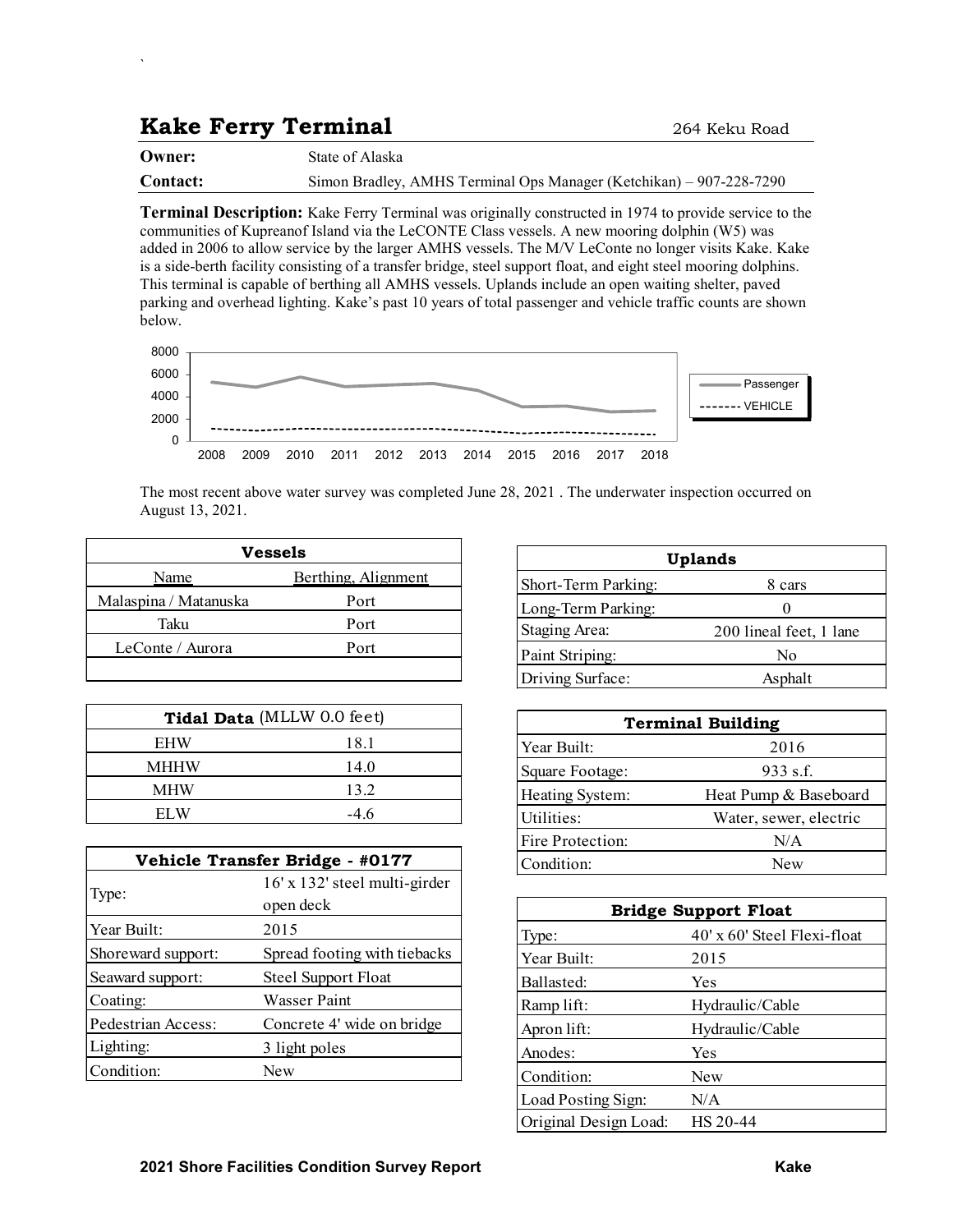| $\boldsymbol{\lambda}$ |                         |                             |                                                                                                            |                          |              |       |                                                                                                                                                                                                                                                          |
|------------------------|-------------------------|-----------------------------|------------------------------------------------------------------------------------------------------------|--------------------------|--------------|-------|----------------------------------------------------------------------------------------------------------------------------------------------------------------------------------------------------------------------------------------------------------|
|                        |                         |                             |                                                                                                            |                          |              |       |                                                                                                                                                                                                                                                          |
|                        |                         |                             |                                                                                                            |                          |              |       |                                                                                                                                                                                                                                                          |
|                        |                         |                             | Dolphins                                                                                                   |                          |              |       |                                                                                                                                                                                                                                                          |
| <b>Dolphins</b>        | Dolphin<br><b>Piles</b> | Fender<br><b>Support</b>    | <b>Fender Face</b>                                                                                         | <b>Anodes</b>            | <b>Built</b> | Cond. | <b>Notes</b>                                                                                                                                                                                                                                             |
| W <sub>5</sub>         | 2B, 2V                  | Hanging                     | <b>UHMW</b>                                                                                                | Yes                      | 2006         | New   | Red navlight                                                                                                                                                                                                                                             |
| $\,$ W4                | 2B, 1V                  | $4\mathrm{V}$               | Ekki Timber                                                                                                | Yes                      | 1993         | Good  |                                                                                                                                                                                                                                                          |
| W3                     | 2B, 1V                  | $4\mathrm{V}$               | Ekki Timber                                                                                                | ${\rm No}$               | 1998         | Good  |                                                                                                                                                                                                                                                          |
| $\rm W2$               | 2B, 1V                  | $4\mathrm{V}$               | Ekki Timber                                                                                                | Yes                      | 1998         | Good  |                                                                                                                                                                                                                                                          |
| W1                     | 2B, 1V                  | $4\mathrm{V}$               | Ekki Timber                                                                                                | Yes                      | 1998         | Good  |                                                                                                                                                                                                                                                          |
| E1                     | 2B, 1V                  | $4\mathrm{V}$               | Ekki Timber                                                                                                | Yes                      | 1998         | Good  |                                                                                                                                                                                                                                                          |
| E2                     | 2B, 1V                  | $4\mathrm{V}$               | Ekki Timber                                                                                                | Yes                      | 1993         | Good  | Windsock                                                                                                                                                                                                                                                 |
| E3                     | 2B, 1V                  | $4\mathrm{V}$               | Ekki Timber                                                                                                | Yes                      | 1993         | Good  | Red navlight                                                                                                                                                                                                                                             |
| <b>ERS</b>             | 2B, 1V                  | $\blacksquare$              | $\blacksquare$                                                                                             | Yes                      | 1993         | Good  |                                                                                                                                                                                                                                                          |
| <b>WRS</b>             | 2B, 1V                  | $\blacksquare$              | $\blacksquare$                                                                                             | Yes                      | 1993         | Good  |                                                                                                                                                                                                                                                          |
| Piles                  |                         |                             | LEGEND: ERS = East Float Restraint Structure, $B = B$ attered Steel Pipe Piles, $V = V$ ertical Steel Pipe |                          |              |       |                                                                                                                                                                                                                                                          |
|                        |                         |                             |                                                                                                            | <b>Terminal Projects</b> |              |       |                                                                                                                                                                                                                                                          |
| Year                   | Project#                |                             | <b>Project Name</b>                                                                                        |                          |              |       | <b>Description</b>                                                                                                                                                                                                                                       |
| 1973                   | $S-0915(1)$             |                             | Kake Ferry Terminal Construction                                                                           |                          |              |       | Original fill onto tidelands, with Shelter and<br>separate vault toilet on uplands; built transfer<br>bridge, flexifloat seaward support (w/ concrete<br>anchors), ramp lift system and four concrete<br>capped, steel pile mooring dolphins (E1, W1-3). |
|                        | RS-0005(78)             | Southeast Secondary Upgrade |                                                                                                            |                          |              |       | Recoated and installed new zincs on flexi-floats;<br>Recoated ramp, apron, transfer bridge; Replaced<br>expanded metal mesh on bridge; Upgrade to                                                                                                        |

| W <sub>2</sub> | 2B, 1V                  | 4V             | Ekki Timber                                                                                                     | Yes                      | 1998                                 | Good             |                                                                                                                                                                                                                                                          |  |
|----------------|-------------------------|----------------|-----------------------------------------------------------------------------------------------------------------|--------------------------|--------------------------------------|------------------|----------------------------------------------------------------------------------------------------------------------------------------------------------------------------------------------------------------------------------------------------------|--|
| W <sub>1</sub> | 2B, 1V                  | 4V             | Ekki Timber                                                                                                     | Yes                      | 1998                                 | Good             |                                                                                                                                                                                                                                                          |  |
| E1             | 2B, 1V                  | 4V             | Ekki Timber                                                                                                     | Yes                      | 1998                                 | Good             |                                                                                                                                                                                                                                                          |  |
| E2             | 2B, 1V                  | 4V             | Ekki Timber                                                                                                     | Yes                      | 1993                                 | Good             | Windsock                                                                                                                                                                                                                                                 |  |
| E3             | 2B, 1V                  | 4V             | Ekki Timber                                                                                                     | Yes                      | 1993                                 | Good             | Red navlight                                                                                                                                                                                                                                             |  |
| <b>ERS</b>     | 2B, 1V                  | $\frac{1}{2}$  |                                                                                                                 | Yes                      | 1993                                 | Good             |                                                                                                                                                                                                                                                          |  |
| <b>WRS</b>     | 2B, 1V                  | $\blacksquare$ | $\overline{a}$                                                                                                  | Yes                      | 1993                                 | Good             |                                                                                                                                                                                                                                                          |  |
| Piles          |                         |                | <b>LEGEND:</b> ERS = East Float Restraint Structure, $B =$ Battered Steel Pipe Piles, $V =$ Vertical Steel Pipe |                          |                                      |                  |                                                                                                                                                                                                                                                          |  |
|                |                         |                |                                                                                                                 | <b>Terminal Projects</b> |                                      |                  |                                                                                                                                                                                                                                                          |  |
| Year           | Project#                |                | <b>Project Name</b>                                                                                             |                          |                                      |                  | Description                                                                                                                                                                                                                                              |  |
| 1973           | $S-0915(1)$             |                | Kake Ferry Terminal Construction                                                                                |                          |                                      |                  | Original fill onto tidelands, with Shelter and<br>separate vault toilet on uplands; built transfer<br>bridge, flexifloat seaward support (w/ concrete<br>anchors), ramp lift system and four concrete<br>capped, steel pile mooring dolphins (E1, W1-3). |  |
| 1987           | RS-0005(78)             |                | Southeast Secondary Upgrade                                                                                     |                          |                                      | dolphin fenders. | Recoated and installed new zincs on flexi-floats;<br>Recoated ramp, apron, transfer bridge; Replaced<br>expanded metal mesh on bridge; Upgrade to                                                                                                        |  |
| 1993           | 75186-RS-<br>0915(3)    |                | Kake Ferry Terminal Mooring<br>Improvements                                                                     |                          | installed electrical power upgrades. |                  | Installed new mooring structures W4 & E2-3;<br>replaced fender on W1; installed new barge<br>fenders and restraint structures - released chains<br>to concrete anchors and abandoned in place;<br>inspected and replaced ribs on transfer bridge;        |  |
| 1994           | 75377 - STP-<br>0930(5) |                | Kake Ferry Terminal Ramp & Apron<br>Upgrade                                                                     |                          | upgrades.                            |                  | Replaced ramp and apron with newer hydraulically<br>controlled units; installed electrical power                                                                                                                                                         |  |
| 1998           | 75525-STP-<br>0939(6)   |                | Kake Dolphin Replacement & Bridge<br>Rehabilitation                                                             |                          |                                      |                  | Replaced mooring dolphins W1-3 & E1; re-coated<br>bridge; replaced elastomeric bearing under<br>shoreward swivel beam; replaced west hinge pin<br>on swivel beam; inspected & repaired ribs in 5<br>seaward bays between floor beams.                    |  |
| 2006           | 67488                   |                | Kake & Hoonah Ferry Terminal<br>Dolphins                                                                        |                          | Install new lead-in dolphin W5.      |                  |                                                                                                                                                                                                                                                          |  |